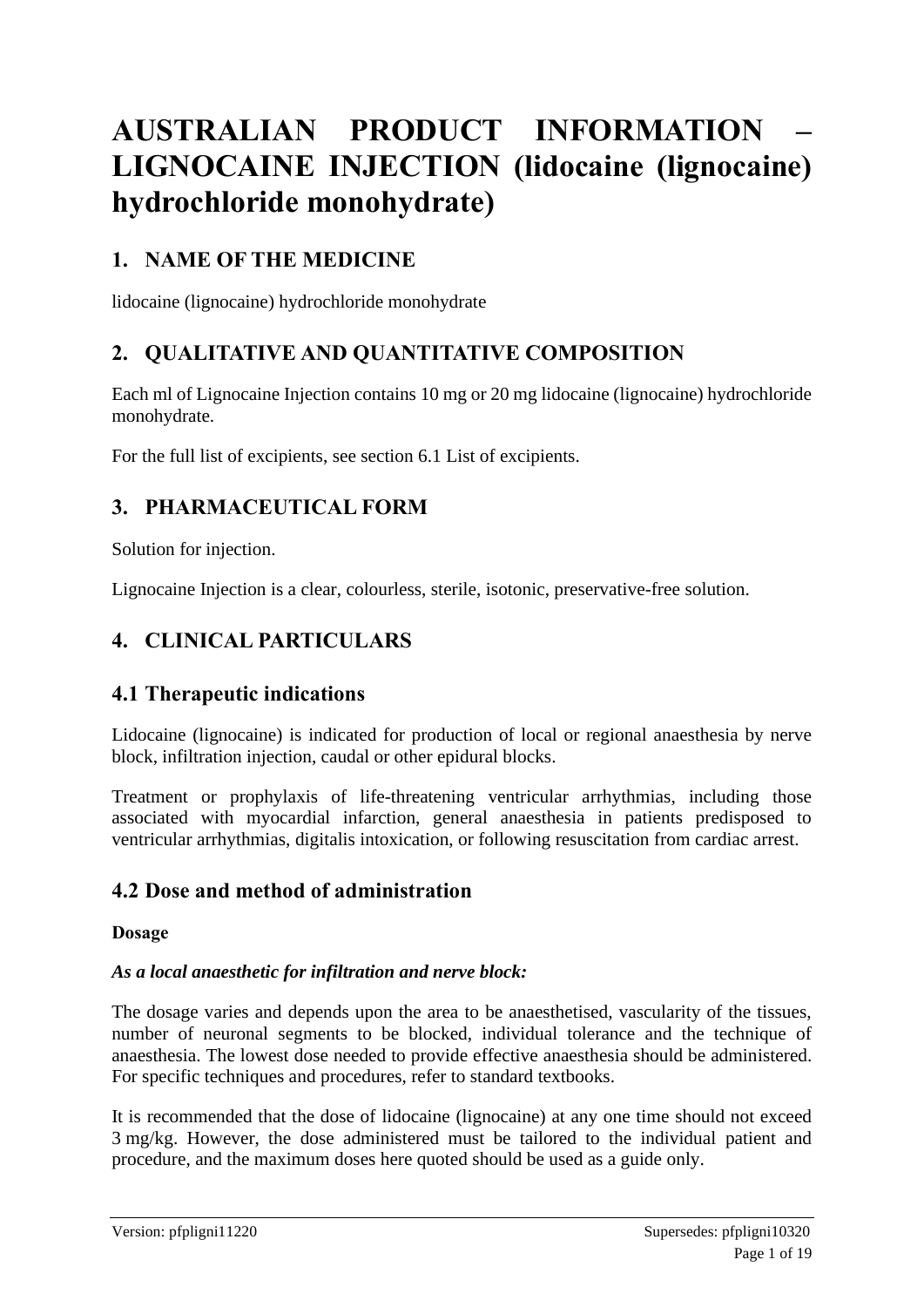| Procedure                              | Concentration $(\%)$ | Volume (mL) | Dose $(mg)$ |
|----------------------------------------|----------------------|-------------|-------------|
|                                        |                      |             |             |
| Infiltration                           | 1.0                  | 20          | 200         |
| PERIPHERAL NERVE BLOCKS                |                      |             |             |
| Paravertebral                          | 1.0                  | $3 - 5$     | $30 - 50$   |
| Pudendal (each side)                   | 1.0                  | 10          | 100         |
| Paracervical                           | 1.0                  | 10          | 100         |
| <b>SYMPATHETIC NERVE BLOCK</b>         |                      |             |             |
| Cervical (stellate ganglion)           | 1.0                  | 5           | 50          |
| Lumbar                                 | 1.0                  | 10          | 100         |
| EPIDURAL BLOCKS (2-3mL per<br>segment) |                      |             |             |
| Thoracic                               | 1.0                  | $10 - 20$   | $100 - 200$ |
| Lumbar - analgesia                     | 1.0                  | $10 - 20$   | $100 - 200$ |
| - anaesthesia                          | 2.0                  | $5 - 10$    | $100 - 200$ |
| - obstetric analgesia<br>Caudal        | 1.0                  | $10 - 20$   | $100 - 200$ |

The normal recommended dose of lidocaine (lignocaine) for various anaesthetic procedures in an average, healthy 70 kg adult patient are as follows:

The doses suggested above are only a guide. Toxic levels vary widely between patients so doses should be individualised and blood levels should be monitored.

Epidural injections should be administered slowly with frequent aspirations. Subarachnoid and intravascular injections are two of the most serious complications of this technique. If blood or spinal fluid become manifest during aspiration, the needle must be withdrawn and relocated.

The technique of epidural anaesthesia should only be attempted by physicians skilled in this area and readiness for emergencies must be ensured. During spinal anaesthesia the positioning of the patient is very important and the patient's pulse and blood pressure should be monitored. During thoracic, lumbar and caudal epidural anaesthesia, a marked fall in blood pressure and/or intercostal paralysis may be seen, possibly due to the use of excessive doses, improper positioning of the patient or accidental disposition of the anaesthetic within the subarachnoid space. Hypotension and bradycardia may occur as a result of sympathetic blockade.

For continuous epidural or caudal anaesthesia and paracervical block for obstetric analgesia the maximum dose should not be repeated at intervals of less than 1.5 hours.

*Adults:* The dose should not exceed 200 mg. For spinal anaesthesia, the dose should not exceed 100 mg.

*Children:* For children, a reduced dosage based on body weight or surface area should be used. The dosage should be calculated for each patient individually and modified in accordance with the physician's experience and knowledge of the patient. Early signs of local anaesthetic toxicity may be difficult to detect in cases where the block is given during general anaesthesia.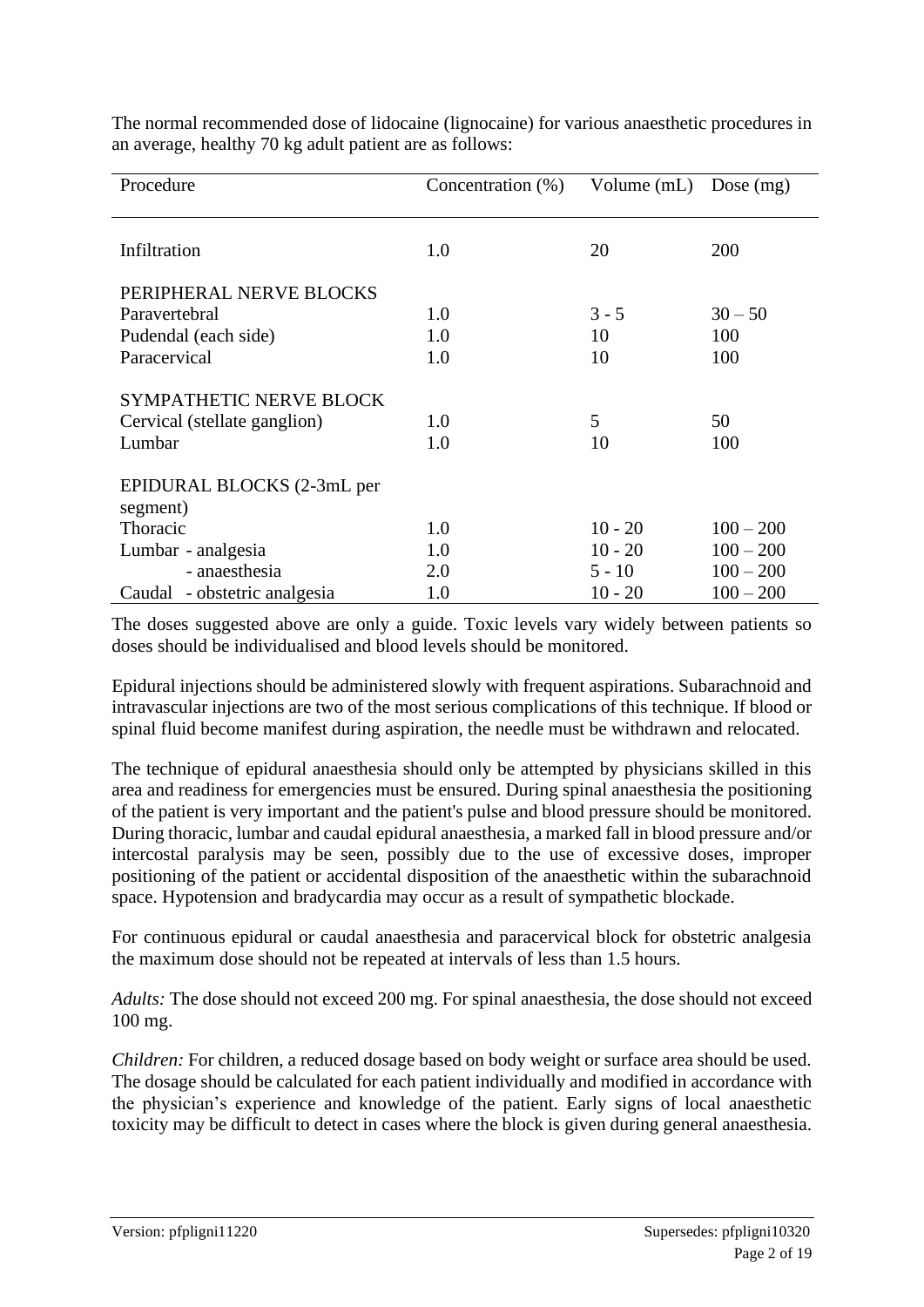In order to minimise the possibility of toxic effects, the use of Lignocaine Injection 1% solution is recommended for most anaesthetic procedures involving paediatric patients.

The dose should not exceed 3 mg/kg.

#### *For intravenous use in cardiac arrhythmias:*

Patients with congestive heart failure or cardiogenic shock may require smaller bolus doses.

*Adults:* The usual dose is lidocaine (lignocaine) 50 to 100 mg administered intravenously under ECG monitoring. The dose may be injected at a rate of approximately 25 to 50 mg (2.5 to 5.0 mL of the lidocaine (lignocaine) 1% solution or 1.25 to 2.5 mL of the 2% solution) per minute. A sufficient period of time should be allowed to enable a slow circulation to carry the drug to the site of action. If the initial dose of 50 to 100 mg does not produce the desired response, a second dose may be given after five minutes. No more than 200 to 300 mg of lidocaine (lignocaine) should be administered during a one hour period.

Following a single injection in those patients in whom arrhythmia tends to recur and who are incapable of receiving oral antiarrhythmic therapy, intravenous infusions of lidocaine (lignocaine) may be administered at a rate of 1 to 4 mg/minute (20 to 50 mcg/kg/minute). Intravenous infusions must be given under ECG monitoring to avoid potential overdosage and toxicity. The infusion should be terminated as soon as the patient's cardiac rhythm appears to be stable or at the earliest signs of toxicity. It should rarely be necessary to continue the infusion beyond 24 hours. As soon as possible, patients should be changed to an oral antiarrhythmic agent for maintenance therapy.

*Paediatrics:* For children, a reduced dose based on body weight or surface area should be used. It is recommended that the 1% solution be used to minimise the possibility of toxic effects. Experience with lidocaine (lignocaine) is limited. A suggested paediatric dose is a loading dose of 0.5 to 1 mg/kg repeated if necessary up to 3-5 mg/kg, followed by continuous infusions of 10 to 50 micrograms/kg/min.

*Geriatrics:* A reduction in dosage may be necessary for elderly patients, particularly those with compromised cardiovascular and/or hepatic function.

#### **Dosage adjustment**

#### *Hepatic impairment*

Although lidocaine (lignocaine) is metabolised by the liver, dosage reduction for local anaesthesia is probably not warranted. However, caution should be exercised with repeated doses or prolonged infusion.

### *Renal impairment*

Impairment of renal function is unlikely to affect lidocaine (lignocaine) clearance in the short term (up to 24 hours). However, toxicity due to accumulation may develop with prolonged or repeated administration.

Lignocaine Injection is for one dose in one patient only. Discard any remaining contents.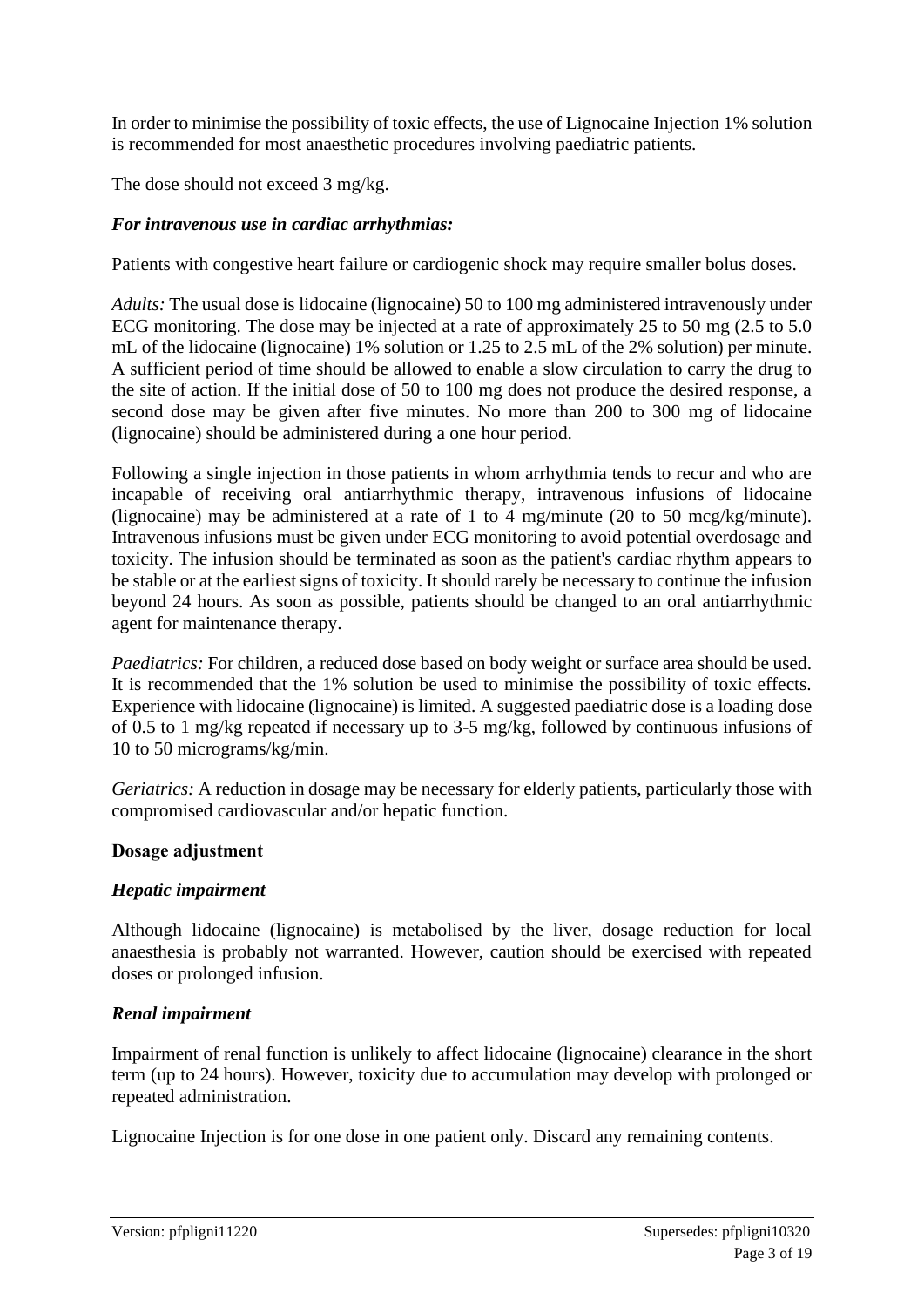# **4.3 Contraindications**

- Allergy or hypersensitivity to local anaesthetics of the amide type or to any excipients. Detection of suspected hypersensitivity by skin testing is of limited value.
- Inflammation and/or sepsis at the proposed site of injection and/or in the presence of septicaemia.
- Patients with myasthenia gravis, severe shock or impaired cardiac conduction.
- Epidural or spinal anaesthesia in patients with
	- uncorrected hypotension or
	- coagulation disorders or receiving anticoagulants or
	- serious diseases of the central nervous system or spinal cord such as meningitis, spinal fluid block, cranial or spinal haemorrhage, tumours, poliomyelitis, syphilis, tuberculosis or metastatic lesions of the spinal cord.
- Antiarrhythmic use in patients with
	- supraventricular arrhythmia or
	- Stokes-Adams Syndrome or severe degrees of sinoatrial, atrioventricular or intraventricular block unless the patient has an artificial pacemaker.
- Lidocaine (lignocaine) suppresses ventricular pacemaker activity and may cause ventricular standstill in such patients.
- General contraindications related to epidural anaesthesia, regardless of the local anaesthetic used, should be taken into account.

# **4.4 Special warnings and precautions for use**

### **General precautions**

When any local anaesthetic agent is used, resuscitative equipment and drugs, including oxygen, should be immediately available in order to manage possible adverse reactions involving the cardiovascular, respiratory or central nervous systems. Because of the possibility of hypotension and bradycardia following major blocks, an IV cannula should be inserted before the local anaesthetic is injected. Delay in proper management of dose-related toxicity, underventilation from any cause and/or altered sensitivity may lead to the development of acidosis, cardiac arrest and death.

Injection of repeated doses of lidocaine (lignocaine) may cause accumulation of lidocaine (lignocaine) or its metabolites and result in toxic effects. Significant increases in blood levels with each repeated dose can occur due to slow accumulation of the drug or its metabolites, or slow metabolic degradation. This is especially relevant in patients with hepatic and/or renal impairment.

Tolerance to elevated blood levels varies with the status of the patient. Debilitated, elderly patients, acutely ill patients, children and those with advanced liver disease or severe renal dysfunction, should be given reduced dosages commensurate with their age and physical status.

Since lidocaine (lignocaine) is metabolised in the liver and excreted via the kidneys, the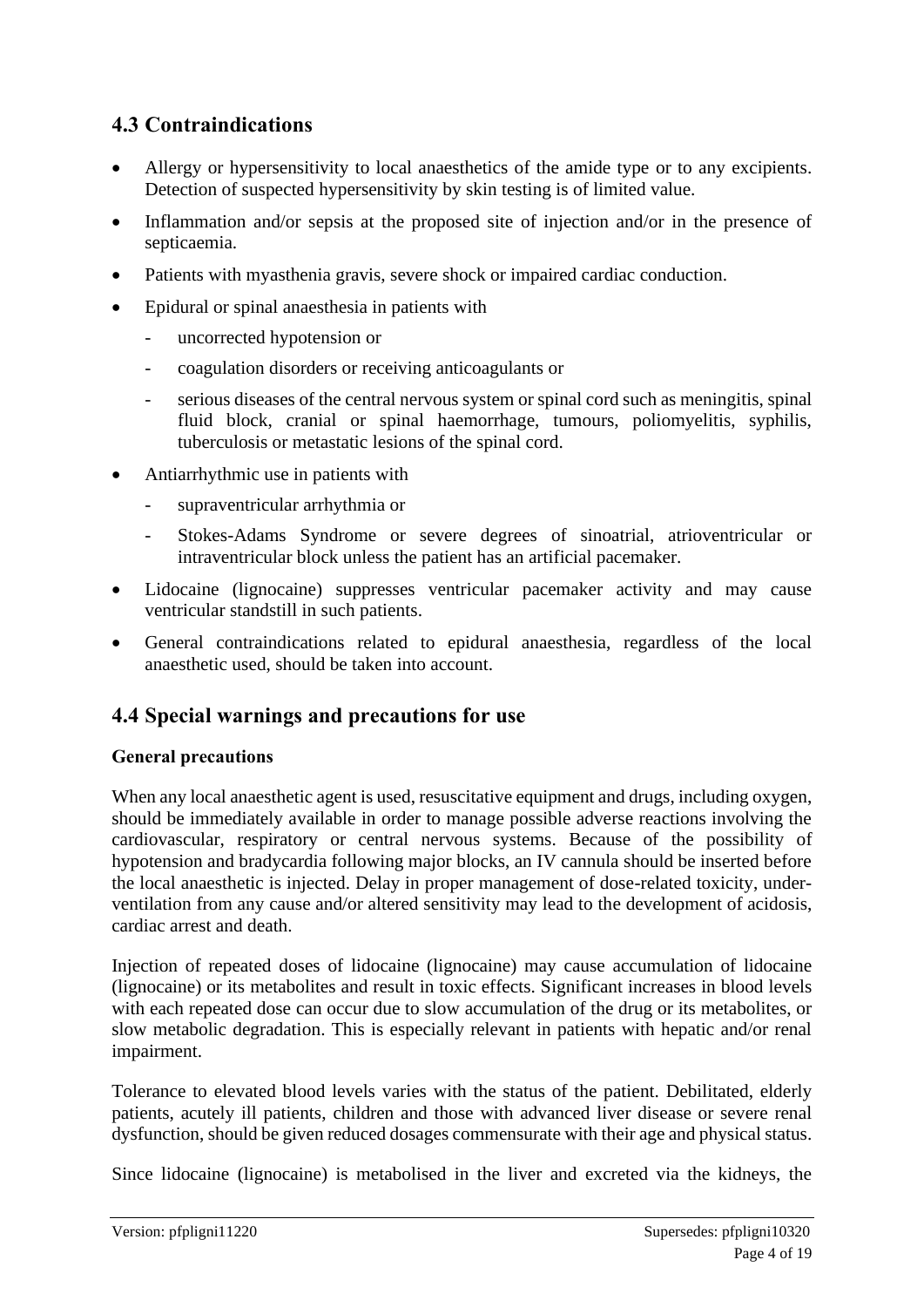possibility of drug accumulation should be considered in patients with hepatic and/or renal impairment (see section 4.2 Dose and method of administration).

Lidocaine (lignocaine) should be used cautiously in patients with known drug allergies or sensitivities. Patients showing allergy to ester derivatives of para-aminobenzoic acid such as procaine, benzocaine and tetracaine have not shown cross-sensitivity to agents of the amide type.

Lidocaine (lignocaine) should be given cautiously to patients with epilepsy, hepatic disease, renal disease, congestive cardiac failure, marked hypoxia, severe respiratory depression, severe shock or hypovolaemia and in patients with any form of heart block or sinus, bradycardia, cardiac conduction disturbances, severe digitalis intoxication. Lidocaine (lignocaine) should be administered with great caution to patients with impaired cardiovascular function as they may be less able to compensate for functional changes associated with the prolongation of atrioventricular conduction produced by these drugs. In patients with Stokes-Adams syndrome or Wolff-Parkinson-White syndrome extreme care should be taken to avoid accidental arteriovenous injection.

Hypokalaemia, hypoxia and disorders of acid-base balance should be corrected before treatment with lidocaine (lignocaine).

Lidocaine (lignocaine) solutions for injection are probably porphyrinogenic and should only be prescribed to patients with acute porphyria on strong or urgent indications. Appropriate precautions should be taken for all porphyric patients.

Although intra-articular continuous infusions of local anaesthetics following arthroscopic and other surgical procedures is an unapproved use, there have been post-marketing reports of chondrolysis in patients receiving such infusions. The majority of reported cases of chondrolysis have involved the shoulder joint; cases of gleno-humeral chondrolysis have been described in paediatric and adult patients following intra-articular continuous infusions of local anaesthetics with and without adrenaline (epinephrine) acid tartrate for periods of 48 to 72 hours. There is insufficient information to determine whether shorter infusion periods are not associated with these findings. The time of onset of symptoms, such as joint pain, stiffness and loss of motion can be variable, but may begin as early as the 2<sup>nd</sup> month after surgery. Currently, there is no effective treatment for chondrolysis; patients who experienced chondrolysis have required additional diagnostic and therapeutic procedures and some required arthroplasty or shoulder replacement. Therefore, Lignocaine Injection should not be used for post-operative intra-articular continuous infusion.

### **Methemoglobinemia**

Cases of methemoglobinemia have been reported in association with local anaesthetic use. Although all patients are at risk for methemoglobinemia, patients with glucose-6-phosphate dehydrogenase deficiency, congenital or idiopathic methemoglobinemia, cardiac or pulmonary compromise, infants under 6 months of age, and concurrent exposure to oxidizing agents or their metabolites are more susceptible to developing clinical manifestations of the condition. If local anesthetics must be used in these patients, close monitoring for symptoms and signs of methemoglobinemia is recommended.

Signs of methemoglobinaemia may occur immediately or may be delayed some hours after exposure, and are characterized by a cyanotic skin discoloration and/or abnormal coloration of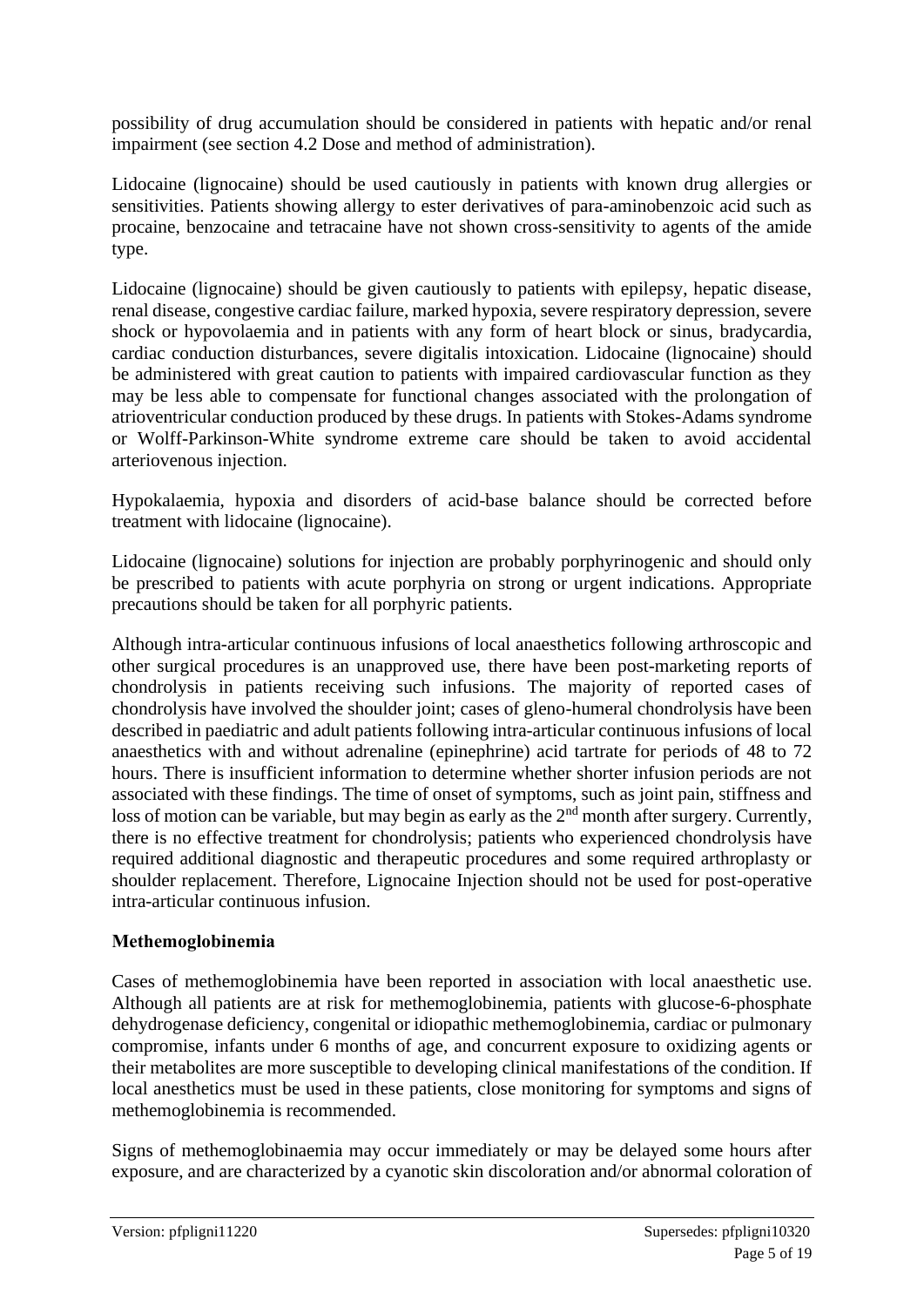the blood. Methaemoglobin levels may continue to rise; therefore, immediate treatment is required to avert more serious central nervous system and cardiovascular adverse effects, including seizures, coma, arrhythmias, and death. Discontinue lidocaine (lignocaine) hydrochloride monohydrate injection and any other oxidizing agents. Depending on the severity of the signs and symptoms, patients may respond to supportive care, i.e., oxygen therapy, hydration. A more severe clinical presentation may require treatment with methylene blue, exchange transfusion, or hyperbaric oxygen.

Inform patients that use of local anaesthetics may cause methemoglobinaemia, a serious condition that must be treated promptly. Advise patients or caregivers to seek immediate medical attention if they or someone in their care experience the following signs or symptoms: pale, grey, or blue coloured skin (cyanosis); headache; rapid heart rate; shortness of breath; light-headedness; or fatigue.

Patients who are administered local anaesthetics are at increased risk of developing methemoglobinaemia when concurrently exposed to the following medicines, which could include other local anaesthetics:

- Nitrates/Nitrites such as nitric oxide, nitroglycerin, sodium nitroprusside, nitrous oxide.
- Local anaesthetics such as articaine, benzocaine, bupivacaine, lidocaine (lignocaine), mepivacaine, prilocaine, procaine, ropivacaine, tetracaine.
- Antineoplastic agents such as cyclophosphamide monohydrate, flutamide, hydroxycarbamide (hydroxyurea), ifosfamide, rasburicase.
- Antibiotics such as dapsone, nitrofurantoin, para-aminosalicylic acid, sulphonamides.
- Antimalarials such as chloroquine phosphate, primaquine.
- Anticonvulsants such as phenobarbital (phenobarbitone), phenytoin, sodium valproate.
- Other drugs such as paracetamol, metoclopramide, quinine, sulfasalazine.

### **For local anaesthesia**

Injection should always be made slowly with frequent aspirations to avoid inadvertent intravascular injection, which can produce cerebral symptoms even at low doses.

Careful and constant monitoring of cardiovascular and respiratory vital signs and the patient's state of consciousness should be accomplished after each local anaesthetic injection. It should be kept in mind that at such times restlessness, anxiety, tinnitus, dizziness, blurred vision, tremors, depression or drowsiness may be early warning signs of CNS toxicity.

Low molecular weight heparins and heparinoids - when neuraxial anaesthesia (epidural/spinal anaesthesia) is employed, patients anticoagulated or scheduled to be anticoagulated with low molecular weight heparins or heparinoids are at risk of developing an epidural or spinal haematoma which can result in long-term or permanent paralysis. The risk of these events is increased by the use of indwelling epidural catheters, traumatic or repeated epidural/spinal puncture, and the concomitant use of drugs affecting haemostasis such as NSAIDs, platelet inhibitors or other anticoagulants. Patients should be frequently monitored for signs and symptoms of neurological impairment.

The safety and effectiveness of lidocaine (lignocaine) depends on proper dosage, correct technique and adequate precautions. Standard textbooks should be consulted regarding specific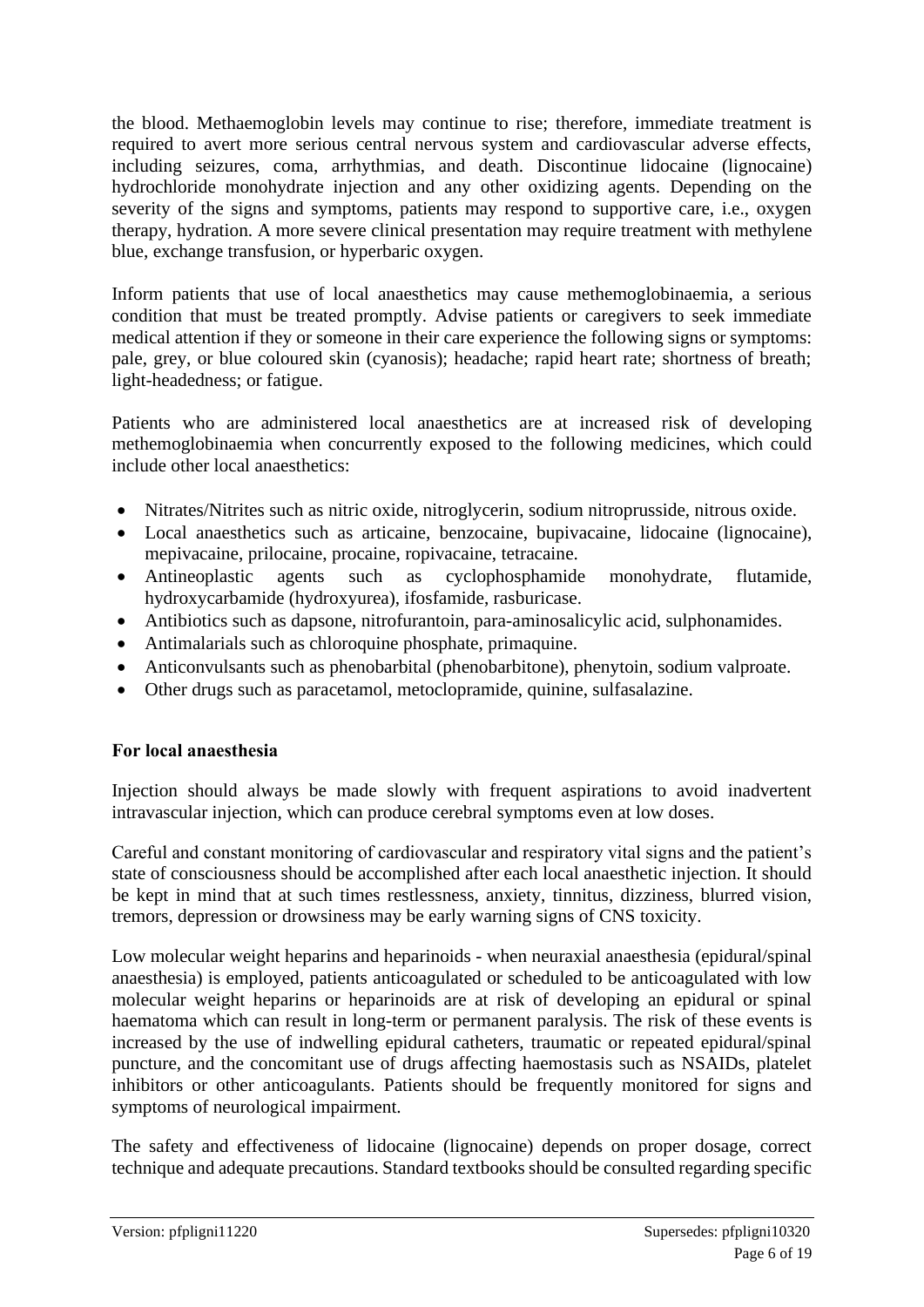techniques and precautions for various regional anaesthetic procedures. The lowest dosage that results in effective anaesthesia should be used to avoid high plasma levels and serious undesirable systemic side effects.

Central nerve blocks may cause cardiovascular depression, especially in the presence of hypovolaemia. Epidural anaesthesia should be used with caution in patients with impaired cardiovascular function. Epidural anaesthesia may lead to hypotension and bradycardia. Hypotension should be treated promptly with a sympathomimetic intravenously and repeated as necessary.

Local anaesthetics in general should be given cautiously (see section 4.3 Contraindications) to patients with pre-existing abnormal neurological conditions as neurological reactions may occur following administration.

Inadvertent intravascular or subarachnoid injection of small doses of local anaesthetics in the head and neck area, including retrobulbar, dental and stellate ganglion blocks, may produce adverse reactions similar to systemic toxicity seen with unintentional intravascular injections of larger doses.

Clinicians who perform retrobulbar blocks should be aware that there have been reports of cardiovascular collapse and apnoea following the use of local anaesthetic injections for retrobulbar block. Prior to retrobulbar block, necessary equipment, drugs and personnel should be immediately available, as with all other regional procedures.

Retrobulbar injections may very occasionally reach the subarachnoid space, causing temporary blindness, cardiovascular collapse, apnoea, convulsions, *etc*. These must be diagnosed and treated promptly.

Retro- and peribulbar injections of local anaesthetics carry a low risk of persistent ocular muscle dysfunction. The primary causes include trauma and/or local toxic effects on muscles or nerves. The severity of such tissue reactions is related to the degree of trauma, the concentration of the local anaesthetic and the duration of exposure of the tissue to the local anaesthetic. For this reason, as with all local anaesthetics, the lowest effective concentration and dose of local anaesthetic should be used. Vasoconstrictors may aggravate tissue reactions and should be used only when indicated.

The likelihood of hypotension and bradycardia following epidural or subarachnoid blockade should be anticipated and appropriate precautions taken.

#### **For cardiac arrhythmia use**

Constant ECG monitoring is essential during intravenous administration of lidocaine (lignocaine). If signs of excessive depression of cardiac conductivity (*e.g.* prolongation of the PR interval or QRS complex), aggravation of arrhythmias or other severe reactions occur, lidocaine (lignocaine) should be promptly discontinued. Severe reactions are often preceded by somnolence and paraesthesia, and these symptoms should not be ignored.

### *Mortality*

In the Cardiac Arrhythmia Suppression Trial (CAST), a long-term, multi-centre, randomised, double-blind study in patients with asymptomatic non-life threatening ventricular arrhythmia who had myocardial infarction more than six days but less than two years previously, an excess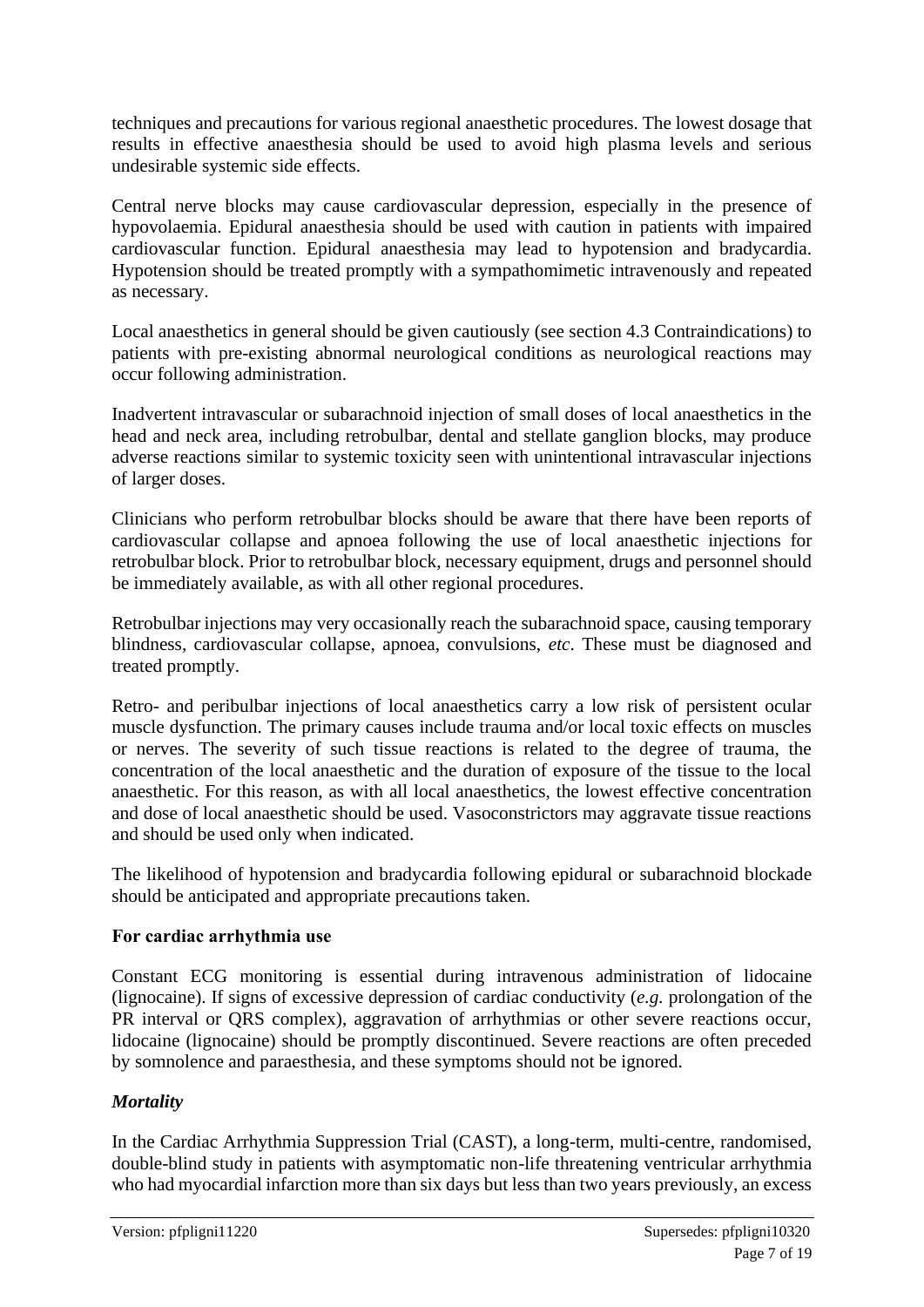mortality and non-fatal cardiac arrest rate was seen in patients treated with encainide or flecainide (56/730), compared with that seen in patients assigned to matched treated groups (22/725). The average duration of treatment with encainide or flecainide in this study was ten months.

While there are no comparable mortality trial data for other class 1 antiarrhythmic agents post myocardial infarction, or in other clinical settings, meta-analysis of small scale clinical trials of these agents in similar populations suggests a trend towards increased mortality compared to placebo and no evidence of benefit.

All class 1 antiarrhythmic agents share the capacity to produce slowing of conduction velocity that can promote tachycardias via re-entry mechanisms. Therefore, the prophylactic use of class 1 antiarrhythmic drugs following myocardial infarction is potentially hazardous. Indeed, the use of these agents for other than life-threatening arrhythmias or severe symptoms due to arrhythmias is not recommended.

Patients being treated with antiarrhythmic drugs class III (e.g. amiodarone) should be under close surveillance and ECG monitoring since cardiac effects may be additive.

The safety and effectiveness of lidocaine (lignocaine) depend upon proper dosage, correct technique, adequate precautions and readiness for emergencies.

Patients with reduced hepatic blood flow or function, and those on prolonged infusions of lidocaine (lignocaine) will have a longer half-life and a lower clearance. During congestive cardiac failure, clearance will be reduced and in renal failure, accumulation of lidocaine (lignocaine) may occur. Such instances will require a reduction in dosage.

Lidocaine (lignocaine) may increase ventricular rate when it is administered to patients with atrial fibrillation. Ischaemia or necrosis may occur in patients with hypertensive vascular disease or with an exaggerated vasoconstrictor response.

Lidocaine (lignocaine) suppresses ventricular pacemaker activity and may cause severe bradycardia or asystole in patients, including those undergoing epidural anaesthesia.

#### **Use in the elderly**

No data available.

#### **Paediatric use**

No data available.

#### **Effects on laboratory tests**

#### *Creatinine*

Creatinine measurements in patients with therapeutic plasma levels of lidocaine (lignocaine) are about 15 to 35% higher when measured by an enzymatic method versus the Jaffe method. This appears to be due to assay interference from N-ethylglycine, a metabolite of lidocaine (lignocaine).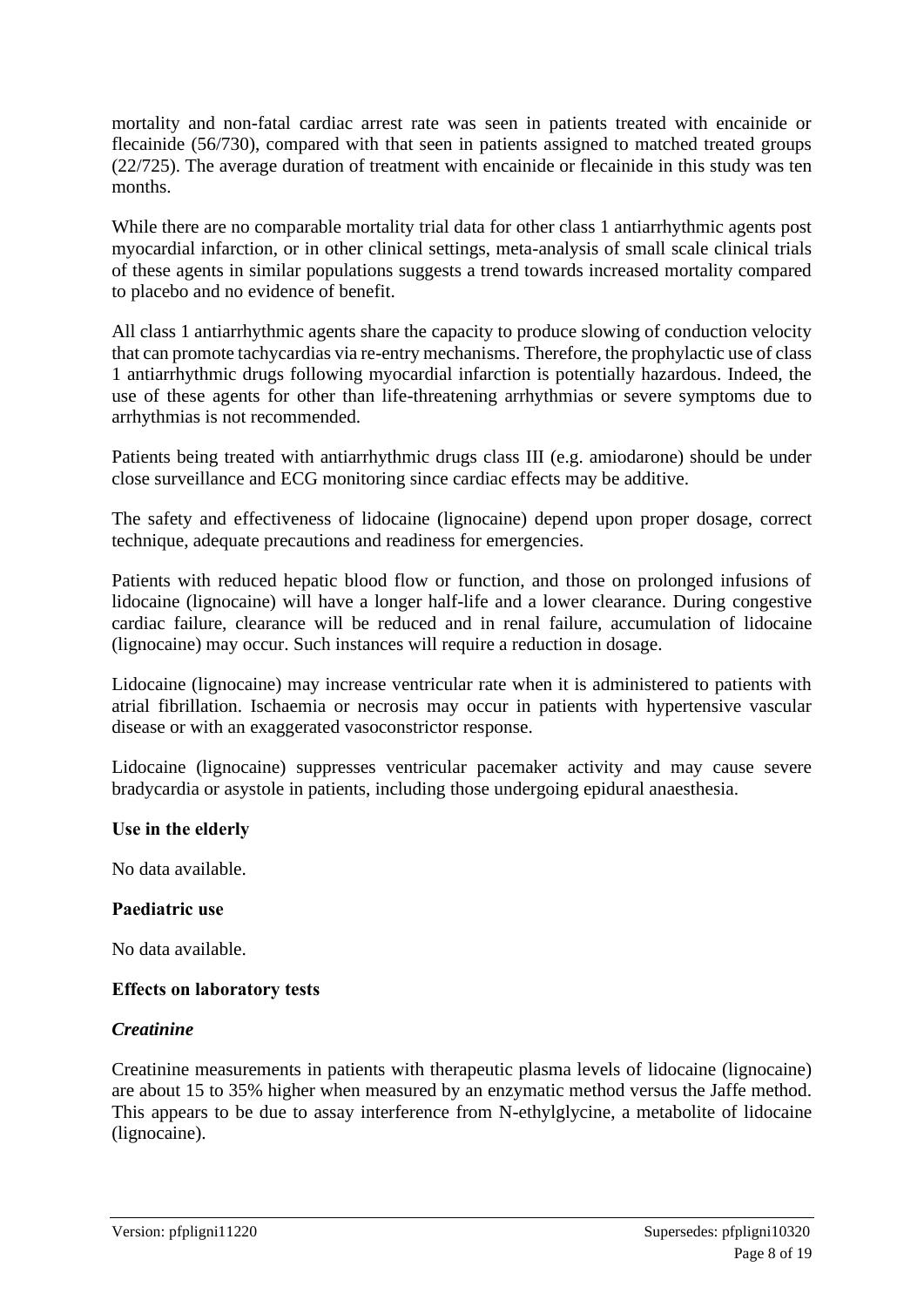### *Creatine kinase*

The intramuscular injection of lidocaine (lignocaine) may result in an increase in creatine kinase levels for up to 48 hours. This may interfere with the diagnosis of myocardial infarction.

# **4.5 Interactions with other medicines and other forms of interactions**

See section 4.4 Special warnings and precautions for use – Methemoglobinaemia.

#### **Antiarrhythmic drugs**

Local anaesthetics of the amide type, such as lidocaine (lignocaine), should be used with caution in patients receiving other local anaesthetics or agents structurally related to amidetype local anaesthetics e.g. certain antiarrhythmic drugs such as disopyramide, procainamide or mexilitene. Use lidocaine (lignocaine) cautiously in patients receiving antiarrhythmic drugs as potentiation of cardiac effects may occur. Specific interaction studies with lidocaine (lignocaine) and antiarrhythmic drugs class III (e.g. amiodarone) have not been performed, but caution should be advised (see section 4.4 Special warnings and precautions for use).

#### **Beta-adrenoreceptor antagonists**

Propranolol and metoprolol reduce the metabolism of intravenously administered lidocaine (lignocaine). It is possible that this effect will be repeated with other beta-adrenergic blockers. If these drugs are administered concurrently, the patient should be closely observed for signs of lidocaine (lignocaine) toxicity.

#### **Cimetidine**

The clearance of intravenously administered lidocaine (lignocaine) is reduced when it is administered in conjunction with cimetidine. Toxic effects due to high serum lidocaine (lignocaine) levels have been reported when these two drugs have been administered concurrently.

#### **Amiodarone**

Amiodarone has been reported to reduce the clearance of lidocaine (lignocaine) in two case reports, although a small prospective study of combined therapy on lidocaine (lignocaine) pharmacokinetics found no change in clearance or other pharmacokinetic factors. This combination has been reported to precipitate seizures and lead to severe sinus bradycardia and a long sinoatrial arrest. Until more experience with concurrent use of lidocaine (lignocaine) and amiodarone becomes available, patients receiving the combination should be monitored carefully.

#### **Anticonvulsant drugs**

Phenytoin, phenobarbitone, primidone and carbamazepine appear to enhance the metabolism of lidocaine (lignocaine) possibly due to an induction of microsomal enzymes, but the significance is unknown. Phenytoin and lidocaine (lignocaine) have additive cardiac depressant effects.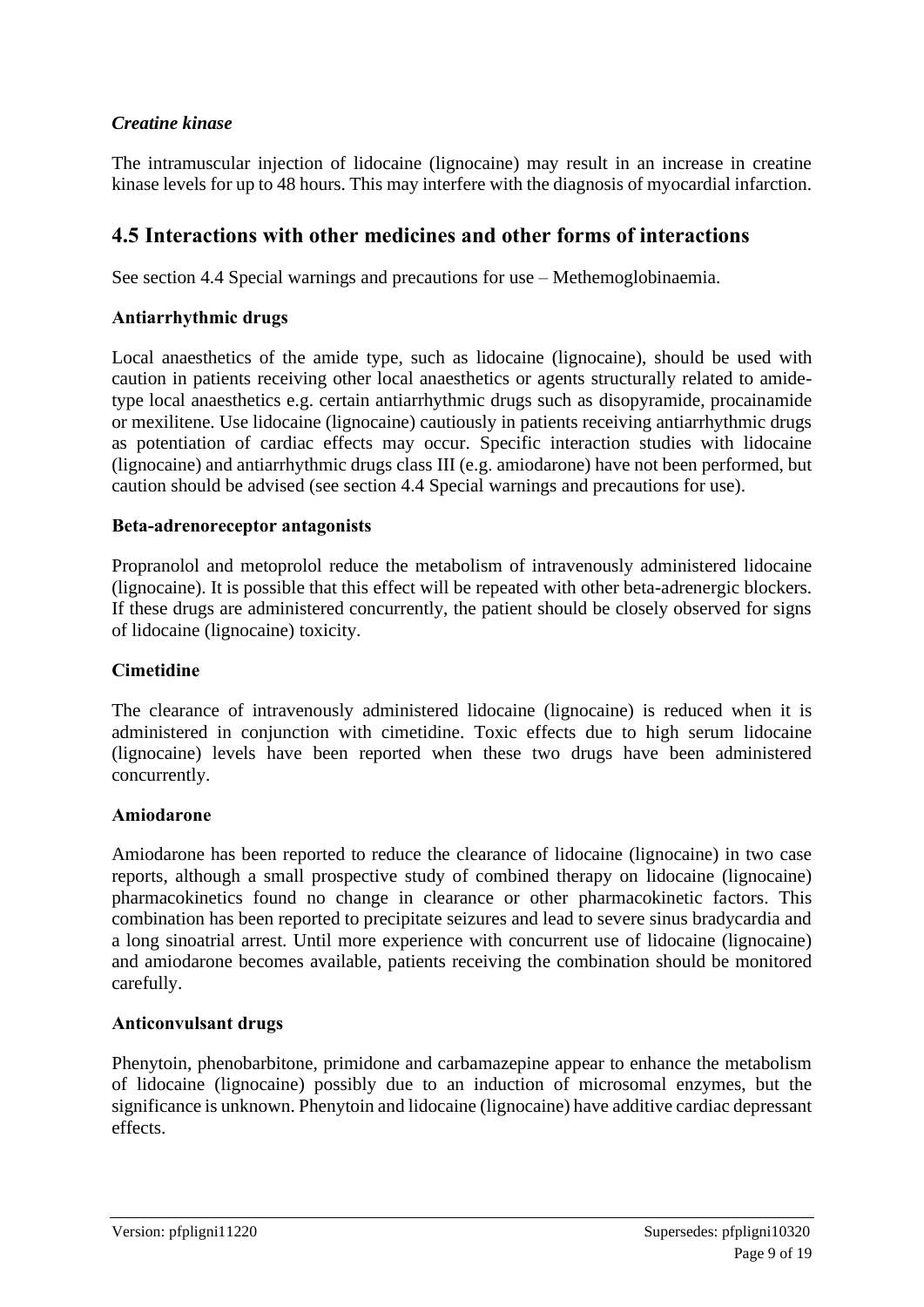#### **Skeletal muscle relaxants**

Lidocaine (lignocaine) and skeletal muscle relaxants, *e.g.* suxamethonium, lead to excessive neuromuscular blockade, therefore this combination must be used with caution. Lidocaine (lignocaine) prolongs the duration of suxamethonium.

#### **Inhalational anaesthetics**

Lidocaine (lignocaine) decreases the minimum effective concentration of inhalational anaesthetics, *e.g.* nitrous oxide.

#### **Alcohol**

Acute, severe alcohol intoxication can centrally depress the cardiovascular system and may thereby prolong lidocaine (lignocaine) elimination half-life.

#### **Structurally related local anaesthetics**

Lidocaine (lignocaine) should be used with caution in patients receiving agents structurally related to local anaesthetics.

### **4.6 Fertility, pregnancy and lactation**

#### **Effects on fertility**

No data available.

#### Use in pregnancy – Category  $A<sup>1</sup>$

The safe use of lidocaine (lignocaine) during pregnancy has not been established. Although lidocaine (lignocaine) has been used extensively for surgical procedures during pregnancy with no reports of ill effects to mother or fetus, there are no adequate or well-controlled studies in pregnant women of the effect of lidocaine (lignocaine) on the developing fetus.

Lidocaine (lignocaine) has been effectively used for obstetrical analgesia and adverse effects on the course of labour or delivery are rare. After epidural administration of lidocaine (lignocaine) to women in labour, lidocaine (lignocaine) crosses the placental barrier. However, concentrations in umbilical veins are lower than those found in the maternal circulation. It has been suggested that blood glucose levels should be checked in newborns after obstetric regional anaesthesia.

Fetal bradycardia/tachycardia frequently follows paracervical block and may be associated with fetal acidosis and hypoxia. Occasional cases of perinatal morbidity and mortality have been reported. When the recommended dose is exceeded, the risk of fetal bradycardia increases. Careful monitoring of the fetal heart rate is necessary.

<sup>1</sup> *Category A: Drugs which have been taken by a large number of pregnant women and women of childbearing age without any proven increase in the frequency of malformations or other direct or indirect harmful effects on the foetus having been observed.*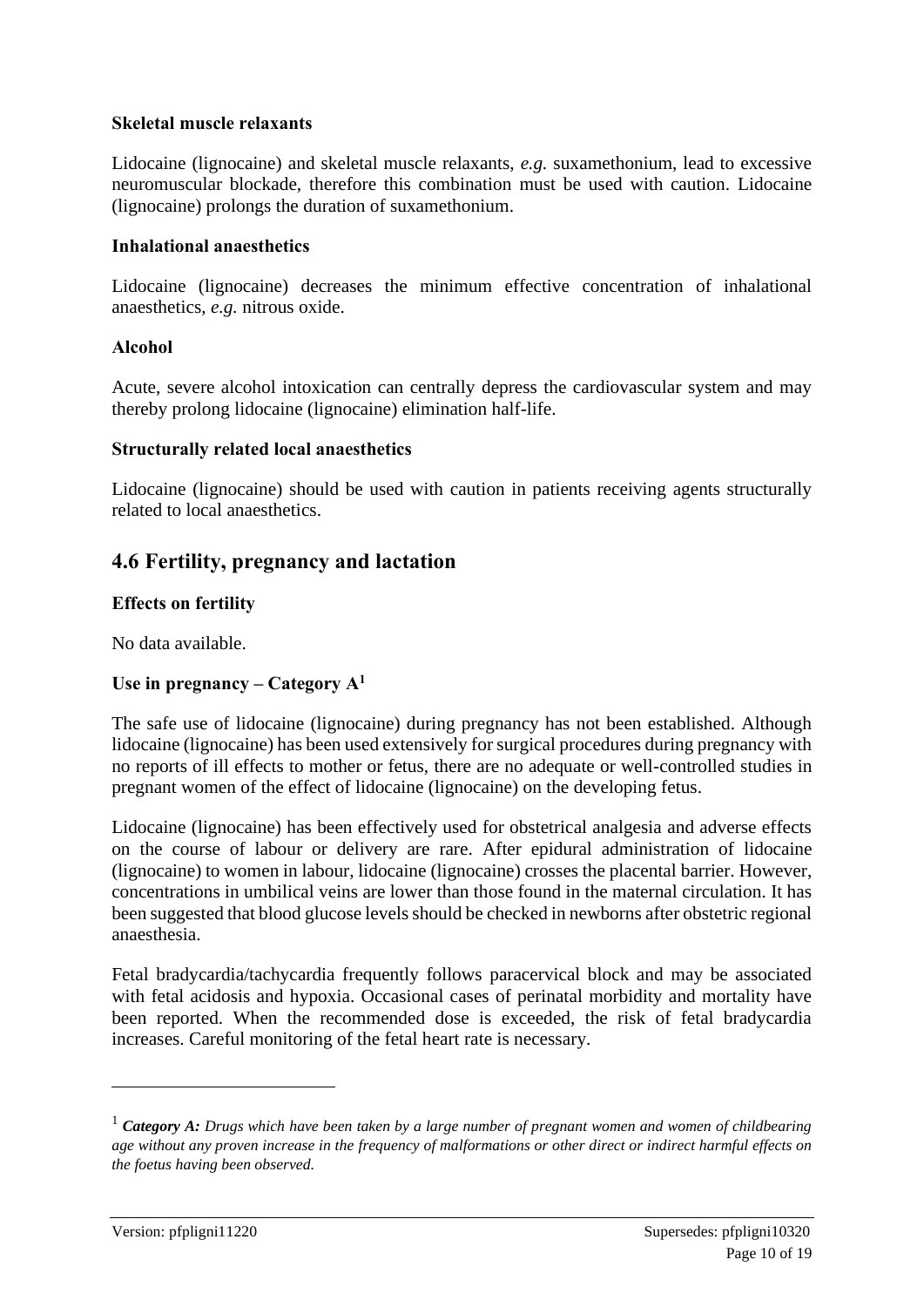### **Use in lactation**

Lidocaine (lignocaine) passes into the breast milk although it would be unlikely that the amount passing to the infant would lead to significant accumulation of the parent drug in the infant. The remote possibility of an idiosyncratic or allergic reaction in the breast fed infant from lidocaine (lignocaine) remains to be determined.

# **4.7 Effects on ability to drive and use machines**

Depending on dosage, local anaesthetic may have a very mild effect on mental function and may temporarily impair locomotion and coordination.

# **4.8 Adverse effects (undesirable effects)**

Adverse effects may be due to high plasma levels as a result of excessive dosage, rapid absorption, delayed elimination or metabolism or inadvertent intramuscular injection during local anaesthetic use, or may result from a hypersensitivity, idiosyncrasy or diminished tolerance on the part of the patient.

Pronounced acidosis or hypoxia may increase the risk or severity of toxic reactions. Such reactions are systemic and may involve the central nervous system and/or the cardiovascular system.

Inadvertent subarachnoid injection during anaesthetic procedures may lead to cardiovascular collapse, CNS depression and respiratory arrest.

Systemic reactions of the following type have been reported:

### **Central nervous system**

CNS manifestations are excitatory and/or depressant and may be characterised by lightheadedness, disorientation, confusion, psychosis, nervousness, agitation, drowsiness, dizziness, apprehension, euphoria, tinnitus, hyperacusis, blurred or double vision, nausea, vomiting, difficulty swallowing, dyspnoea, circumoral paraesthesia, numbness of the tongue, slurred speech, sensations of heat or cold, numbness, twitching, tremors, convulsions, unconsciousness, seizures, coma, respiratory depression and arrest.

The excitatory manifestations may be very brief or may not occur at all, in which case the first manifestation of toxicity may be drowsiness merging into unconsciousness and respiratory arrest. Drowsiness following administration of lidocaine (lignocaine) is usually an early sign of a high blood level of the drug and may occur as a result of rapid absorption. In unconscious patients circulatory collapse should be watched for, as CNS effects may not be apparent, as an early manifestation of toxicity may in some cases progress to frank convulsions and ultimately lead to respiratory depression and/or arrest. It is crucial to have resuscitative equipment and anticonvulsant drugs available to manage such patients (see section 4.9 Overdose – Management of adverse effects).

### **Cardiovascular system**

Hypotension, cardiovascular collapse, arrhythmias including ventricular tachycardia/ventricular fibrillation, heart block, and bradycardia that may lead to cardiac arrest.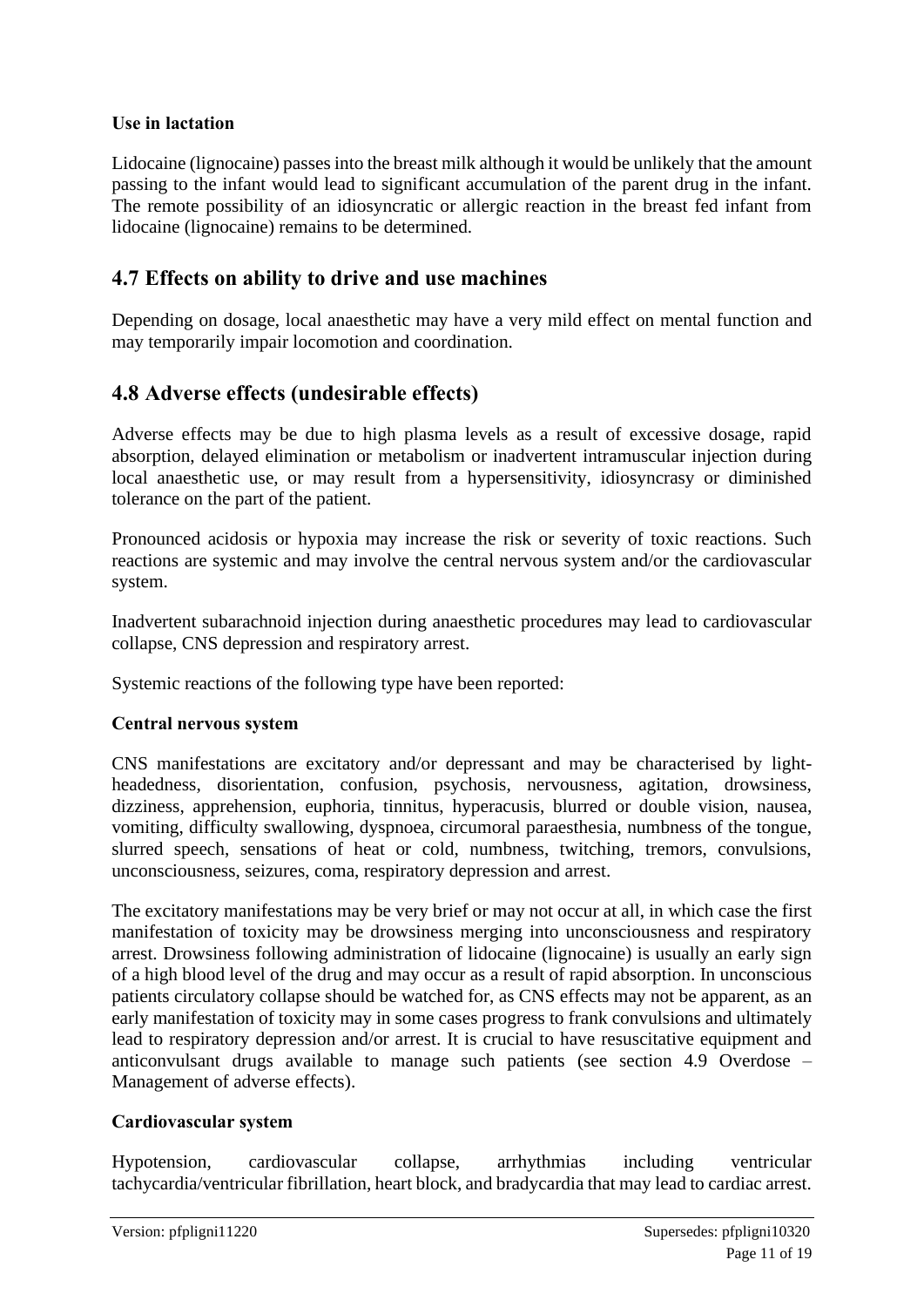Cardiac arrhythmias and hypertension have also been observed. Methaemaglobinaemia can occur following IV administration. Cardiovascular toxic effects are generally preceded by signs of toxicity in the central nervous system, unless the patient is receiving a general anaesthetic or is heavily sedated with drugs such as a benzodiazepine or a barbiturate. In rare cases, cardiac arrest has occurred without prodromal CNS effects.

In children, early signs of local anaesthetic toxicity may be difficult to detect in cases where the block is given during general anaesthesia.

#### **Haemodynamic**

Regional anaesthesia may lead to maternal hypotension.

#### **Allergic**

Allergic reactions are characterised by cutaneous lesions, urticaria, oedema or anaphylactoid reactions. Allergy to amide type local anaesthetics is very rare. If such a reaction occurs, it should be managed by conventional means.

The detection of sensitivity by skin testing is of doubtful value.

#### **Neurological system**

Adverse neurological reactions occur rarely following the use of local anaesthetics. They may be related to the total dose administered, the particular drug used, the route of administration and the physical status of the patient. Persistent anaesthesia, paraesthesia, weakness, paralysis of the lower extremities and loss of sphincter control may occur.

In a prospective review of 10,440 patients who received lidocaine (lignocaine) for spinal anaesthesia, the incidences were reported to be about 3% each for positional headaches, hypotension and backache; 2% for shivering; and less than 1% each for peripheral nerve symptoms, nausea, respiratory inadequacy and double vision. Many of these observations may be related to local anaesthetic techniques, with or without a contribution from the local anaesthetic.

In the practice of caudal or lumbar epidural block, occasional unintentional penetration of the subarachnoid space by the catheter may occur. Subsequent adverse effects may depend partially on the amount of drug administered subdurally. These may include spinal block of varying magnitude (including total spinal block), hypotension secondary to spinal block, loss of bladder and bowel control and loss of perineal sensation and sexual function. Persistent motor, sensory and/or autonomic (sphincter control) deficit of some lower spinal segments with slow recovery (several months) or incomplete recovery have been reported in rare instances when caudal or lumbar epidural block has been attempted. Backache and headache have also been noted following use of these anaesthetic procedures.

Peripheral nerve injury and arachnoiditis have been observed.

### **Reporting suspected adverse effects**

Reporting suspected adverse reactions after registration of the medicinal product is important. It allows continued monitoring of the benefit-risk balance of the medicinal product. Healthcare professionals are asked to report any suspected adverse reactions at [www.tga.gov.au/reporting-](http://www.tga.gov.au/reporting-problems)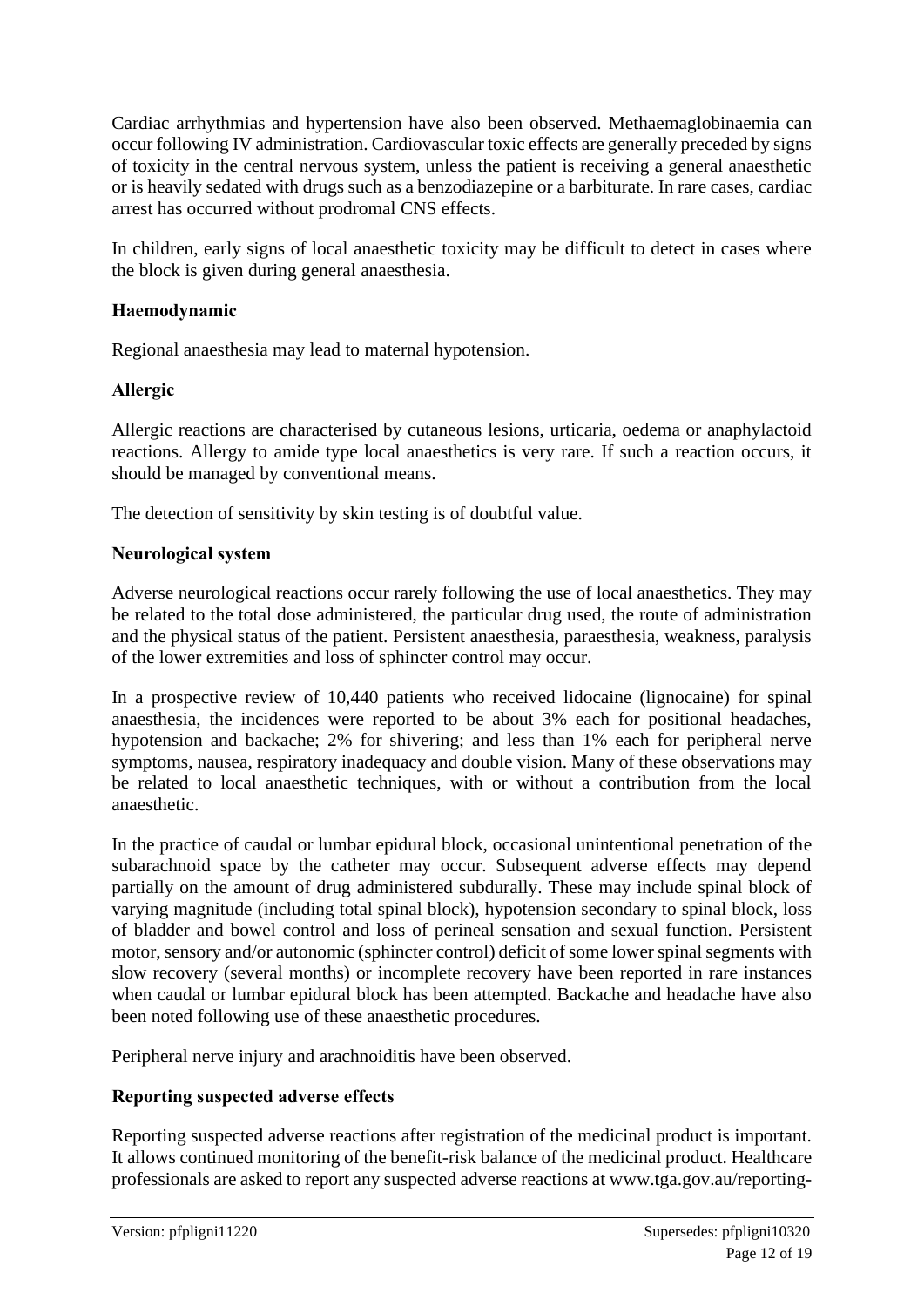[problems.](http://www.tga.gov.au/reporting-problems)

# **4.9 Overdose**

In anaesthesia, acute emergencies associated with the use of lidocaine (lignocaine) are normally related to high plasma levels, or unintended subarachnoid injection (see sections 4.4 Special warnings and precautions for use and 4.8 Adverse effects (undesirable effects)).

With accidental intravascular injections, the toxic effect will be obvious within one to three minutes. With overdosage, peak plasma concentrations may not be reached for 20 to 30 minutes depending on the site of injection, and toxic signs will be delayed. Toxic reactions mainly involve the central nervous and cardiovascular systems.

### **Symptoms**

In children, early signs of local anaesthetic toxicity may be difficult to detect in cases where the block is given during general anaesthesia.

*Acute toxicity:* CNS toxicity is a graded response with symptoms and signs of escalating severity. The first symptoms are circumoral paraesthesia, numbness of the tongue, lightheadedness, hyperacusis and tinnitus. Visual disturbance and muscular tremors are more serious and precede the onset of generalised convulsions. These signs must not be mistaken for neurotic behaviour.

Unconsciousness and grand mal convulsions may follow. These may last from a few seconds to several minutes. Hypoxia and hypercarbia occur rapidly following convulsions due to the increased muscular activity, together with the interference with normal respiration and loss of the airway. In severe cases, apnoea may occur. Acidosis increases the toxic effects of local anaesthetics.

Recovery is due to redistribution of the local anaesthetic drug from the central nervous system and metabolism. Recovery may be rapid unless large amounts of the drug have been injected.

*Cardiovascular toxicity:* Cardiovascular toxicity indicates a more severe situation. Hypotension, bradycardia, decreased cardiac output, heartblock, arrhythmia and even ventricular arrhythmias, ventricular fibrillation and cardiac arrest may occur as a result of huge systemic concentrations of local anaesthetics.

Cardiovascular toxic effects are generally preceded by signs of toxicity in the central nervous system, unless the patient is receiving a general anaesthetic or is heavily sedated with drugs such as a benzodiazepine or a barbiturate. In rare cases, cardiac arrest has occurred without prodromal CNS effects.

# **Management of adverse effects**

Treatment of toxicity should be to discontinue administration of lidocaine (lignocaine). Institute emergency resuscitative procedures and administer the emergency drugs necessary to manage the situation. Adequate ventilation of the patient (including oxygen if necessary) should be ensured and convulsions should be arrested if present. Adequacy of the circulation should then be evaluated, bearing in mind that drugs used to treat convulsions depress the circulation when administered intravenously.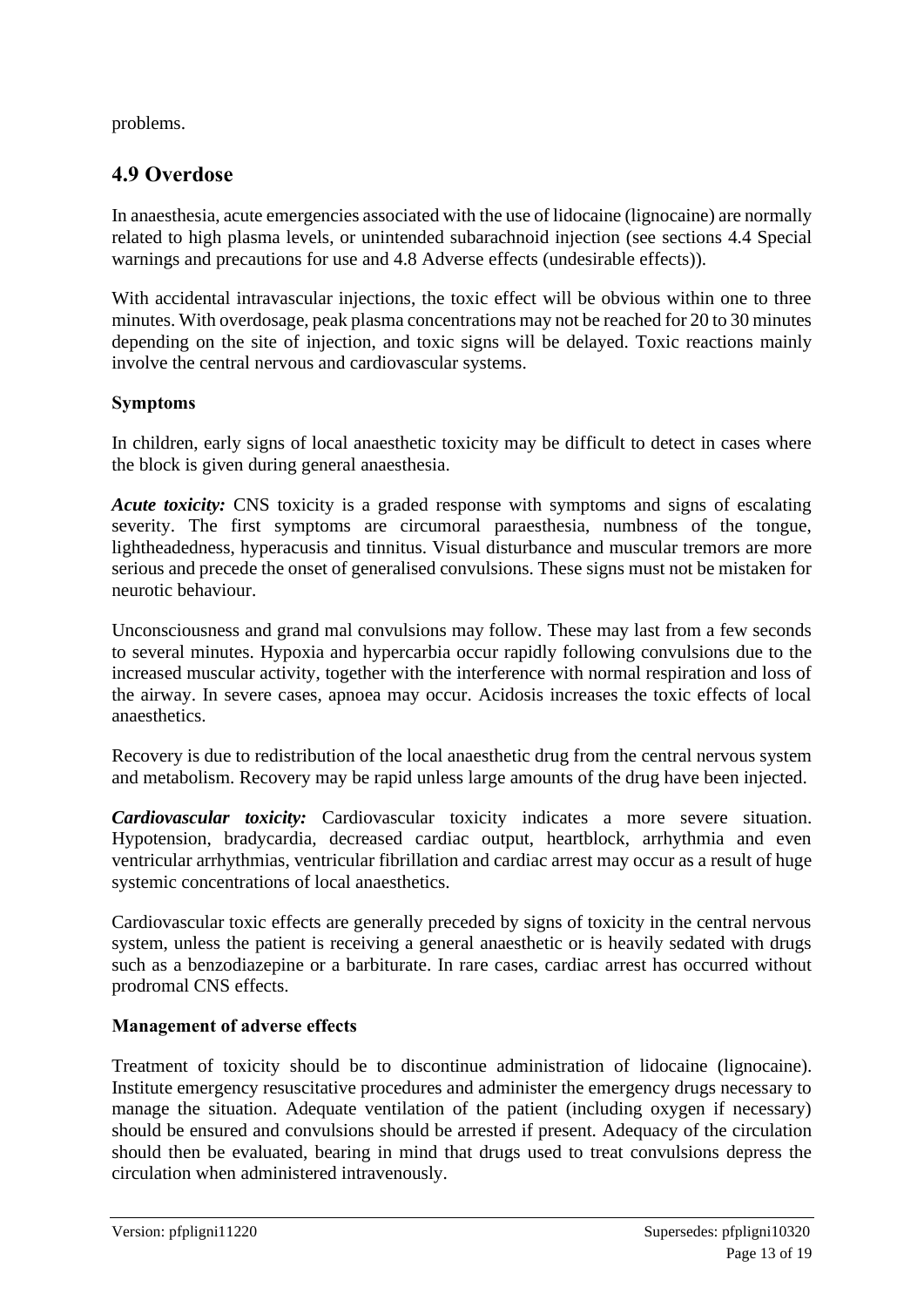For severe convulsions, small increments of diazepam or a short acting barbiturate such as thiopentone should be administered. Suxamethonium will stop the muscle convulsions rapidly but will require tracheal intubation and controlled ventilation, and should only be used by those familiar with these procedures. If ventricular fibrillation or cardiac arrest occurs, effective cardiovascular resuscitation treatment must be instituted and maintained for a prolonged period if necessary. Optimal oxygenation and ventilation, and circulatory support as well as treatment of acidosis are of vital importance. If cardiovascular depression occurs (hypotension, bradycardia), appropriate treatment with intravenous fluids, vasopressor, chronotropic and or inotropic agents should be considered. Children should be given doses commensurate with age and weight.

Dialysis is of negligible value in the treatment of acute overdosage with lidocaine (lignocaine).

For information on the management of overdose, contact the Poisons Information Centre on 13 11 26 (Australia).

# **5. PHARMACOLOGICAL PROPERTIES**

# **5.1 Pharmacodynamic properties**

### **Class**

Local anaesthetic of the amide type and antiarrhythmic drug.

#### **Mechanism of action**

Lidocaine (lignocaine) stabilises all potentially excitable membranes and prevents the initiation and transmission of nerve impulses. This produces a local anaesthetic effect. Onset of action is rapid and blockade may last from 60 - 90 minutes. Studies of the effects of therapeutic concentrations of lidocaine (lignocaine) on the electrophysiological properties of mammalian Purkinje fibers have shown that lidocaine (lignocaine) attenuates phase 4 diastolic depolarisation, decreases automaticity, and causes a decrease or no change in excitability and membrane responsiveness. Action potential duration and effective refractory period of Purkinje fibers are decreased, while the ratio of effective refractory period to action potential duration is increased. Action potential duration and effective refractory period of ventricular muscle are also decreased. Effective refractory period of the AV node may increase, decrease, or remain unchanged, and atrial effective refractory period is unchanged. Lidocaine (lignocaine) raises the ventricular fibrillation threshold. No significant interactions between lidocaine (lignocaine) and autonomic nervous system have been described and, consequently, lidocaine (lignocaine) has little or no effect on autonomic tone.

### **Clinical trials**

No data available.

# **5.2 Pharmacokinetic properties**

### **Absorption**

Lidocaine (lignocaine) has a rapid onset and a medium duration of action. The onset of action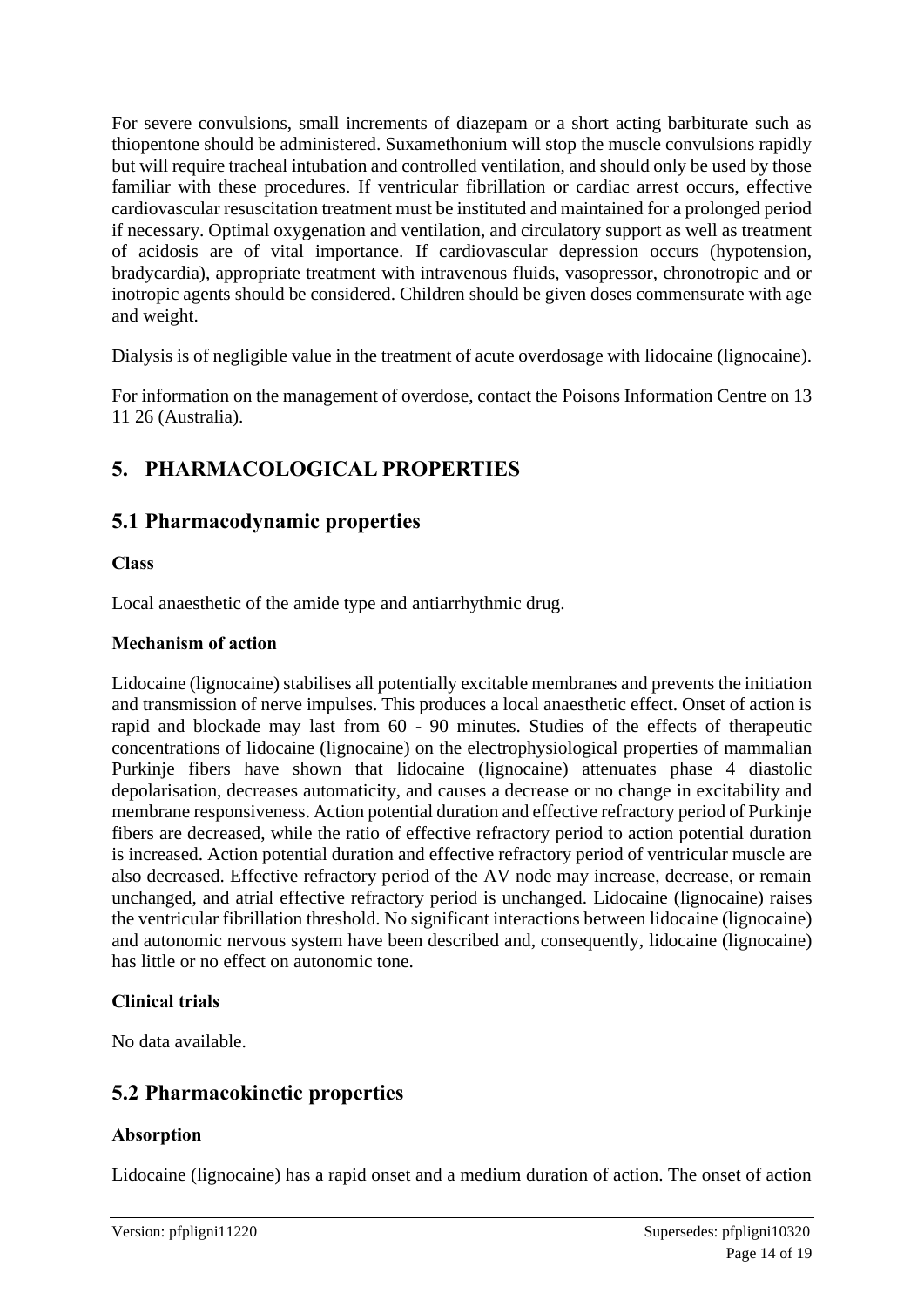is 1 to 5 minutes following infiltration and 5 to 15 minutes following other types of administration.

The rate of absorption depends upon the dose, the route of administration and the vascularity of the injection site. Intercostal blocks give the highest peak plasma concentrations (approximately 1.5 microgram/mL for every 100 mg injected), while abdominal subcutaneous injections give the lowest (approximately 0.5 microgram/mL per 100 mg injected). Epidural and major nerve block produce peak plasma levels intermediate between these.

Absorption of lidocaine (lignocaine) from the epidural space occurs in two phases; the first phase is in the order of 9 minutes and the second is approximately 82 minutes. The slow absorption is the rate limiting step in the elimination of lidocaine (lignocaine), which also explains the apparent elimination half-life following epidural injection being longer than after intravenous administration.

### **Distribution**

The plasma binding of lidocaine (lignocaine) is dependent on drug concentration, and the fraction bound decreases with increasing concentration. At free base concentrations of 1 to 4 microgram/mL, 60 to 80% of lidocaine (lignocaine) is protein bound. Binding is also dependent on the plasma concentration of the alpha-1-acid glycoprotein.

Lidocaine (lignocaine) crosses the blood-brain and placental barriers by passive diffusion. Since the degree of plasma protein binding in the fetus is less than that in the mother, although free lidocaine (lignocaine) concentrations will be the same, the total plasma concentration will be greater in the mother.

Lidocaine (lignocaine) has a total plasma clearance of 0.95 L/minute, a volume of distribution at steady state of 91 L, an elimination half-life of 1.6 hours and an estimated hepatic extraction ratio of 0.65. Approximately 90% of a parenteral dose of lidocaine (lignocaine) is rapidly metabolised in the liver by de-ethylation to form monoethylglycinexylidide (MEGX) and glycinexylidide (GX) followed by cleavage of the amide bond to form xylidine and 4 hydroxyxylidine, which are excreted in the urine. Less than 10% of a dose is excreted unchanged in the urine.

### **Elimination**

The principal metabolites, MEGX and GX, also possess pharmacological activity. The rate of metabolism of lidocaine (lignocaine) appears to be limited by hepatic blood flow that may be reduced in patients after acute myocardial infarction and/or congestive heart failure. The rate of lidocaine (lignocaine) metabolism may also be reduced in patients with hepatic tissue necrosis, possibly because of altered perfusion.

The duration of action depends upon the concentration used, the dose given, the nerves to be blocked and the status of the patient. The 2% solution will produce an effect for 1.5 to 2 hours when given epidurally, and up to 5 hours when given as a peripheral nerve block. When used in a 1% concentration there is less effect on motor nerve fibres and the duration of effect is shorter.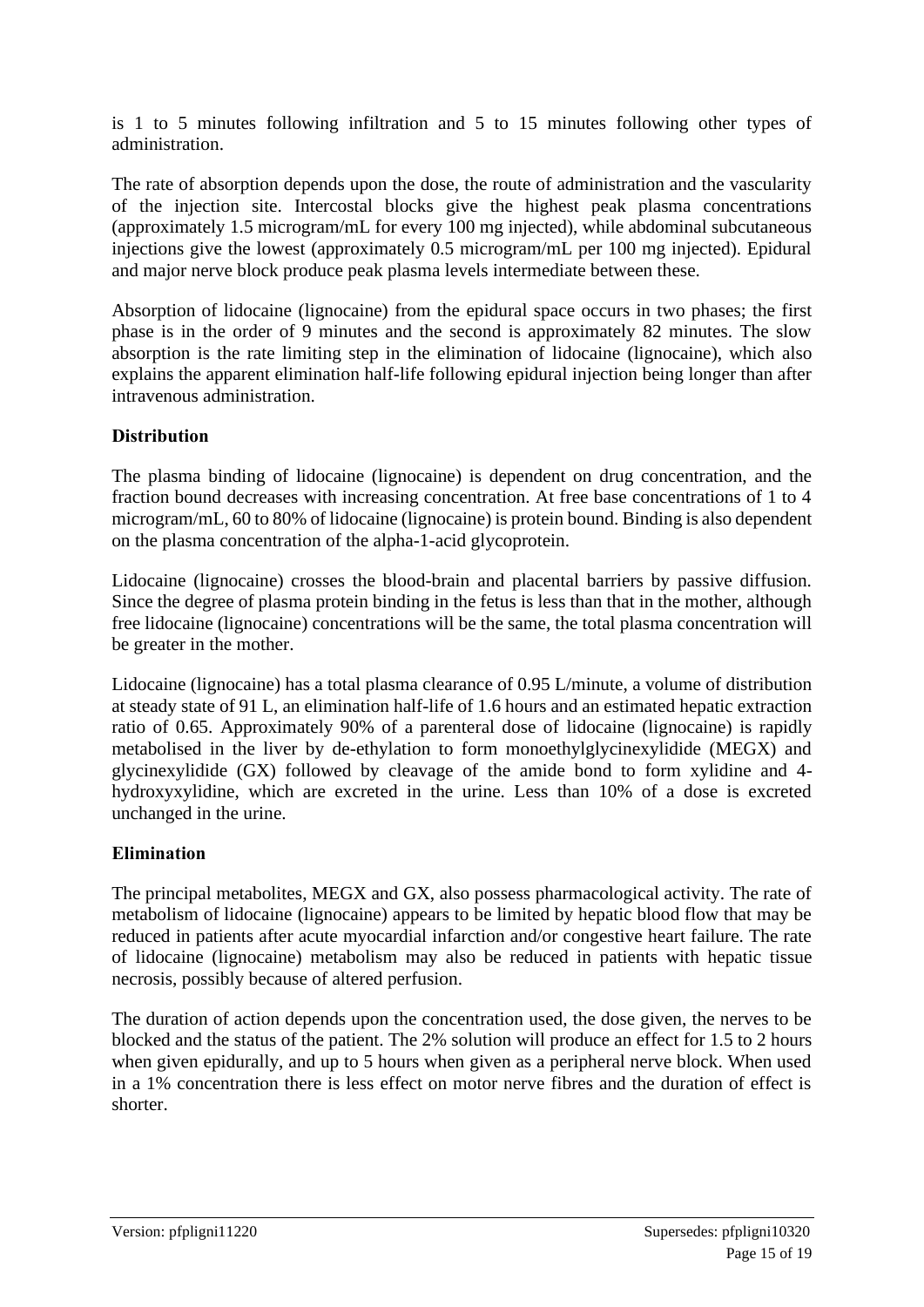# **5.3 Preclinical safety data**

### **Genotoxicity**

The genotoxic potential of 2,6-xylidine has been studied with mixed results: positive results were reported in assays of gene mutations (weakly positive in the Ames test with metabolic activation and in the mouse lymphoma assay) and chromosomal damage (chromosomal aberrations in Chinese hamster ovary cells at concentrations at which the drug is precipitated from solution). No evidence of genotoxicity was found in vivo assays for chromosomal damage (micronucleus assay) and DNA damage (unscheduled DNA synthesis). Covalent binding studies of DNA from liver and ethmoid turbinates in rats indicate that 2,6-xylidine may be genotoxic under certain conditions *in vivo*.

### **Carcinogenicity**

A two year oral toxicity study of 2,6-xylidine, a metabolite of lidocaine (lignocaine), has shown that in both male and female rats, 2,6-xylidine in daily doses of 900 mg/m<sup>2</sup> (150 mg/kg) resulted in carcinomas and adenomas of the nasal cavity. No nasal tumours were observed in the low dose (15 mg/kg) or control animals. The compound also caused subcutaneous fibromas and/or fibrosarcomas in male and female rats (significant at 150 mg/kg).

# **6. PHARMACEUTICAL PARTICULARS**

# **6.1 List of excipients**

Sodium chloride Water for injections

# **6.2 Incompatibilities**

Although no specific incompatibilities have been reported the introduction of any additive requires caution. Do not administer unless the solution is clear.

# **6.3 Shelf life**

In Australia, information on the shelf life can be found on the public summary of the Australian Register of Therapeutic Goods (ARTG). The expiry date can be found on the packaging.

# **6.4 Special precautions for storage**

Store below  $25^{\circ}$ C. Steriamps<sup>®</sup> are for single use only. Discard unused portion.

Local anaesthetics react with certain metals and cause the release of their respective ions which, if injected, may cause severe local irritation. Adequate precautions should be taken to avoid prolonged contact between Lignocaine Injection solutions and metal surfaces such as metal bowls, cannulae and syringes with metal parts.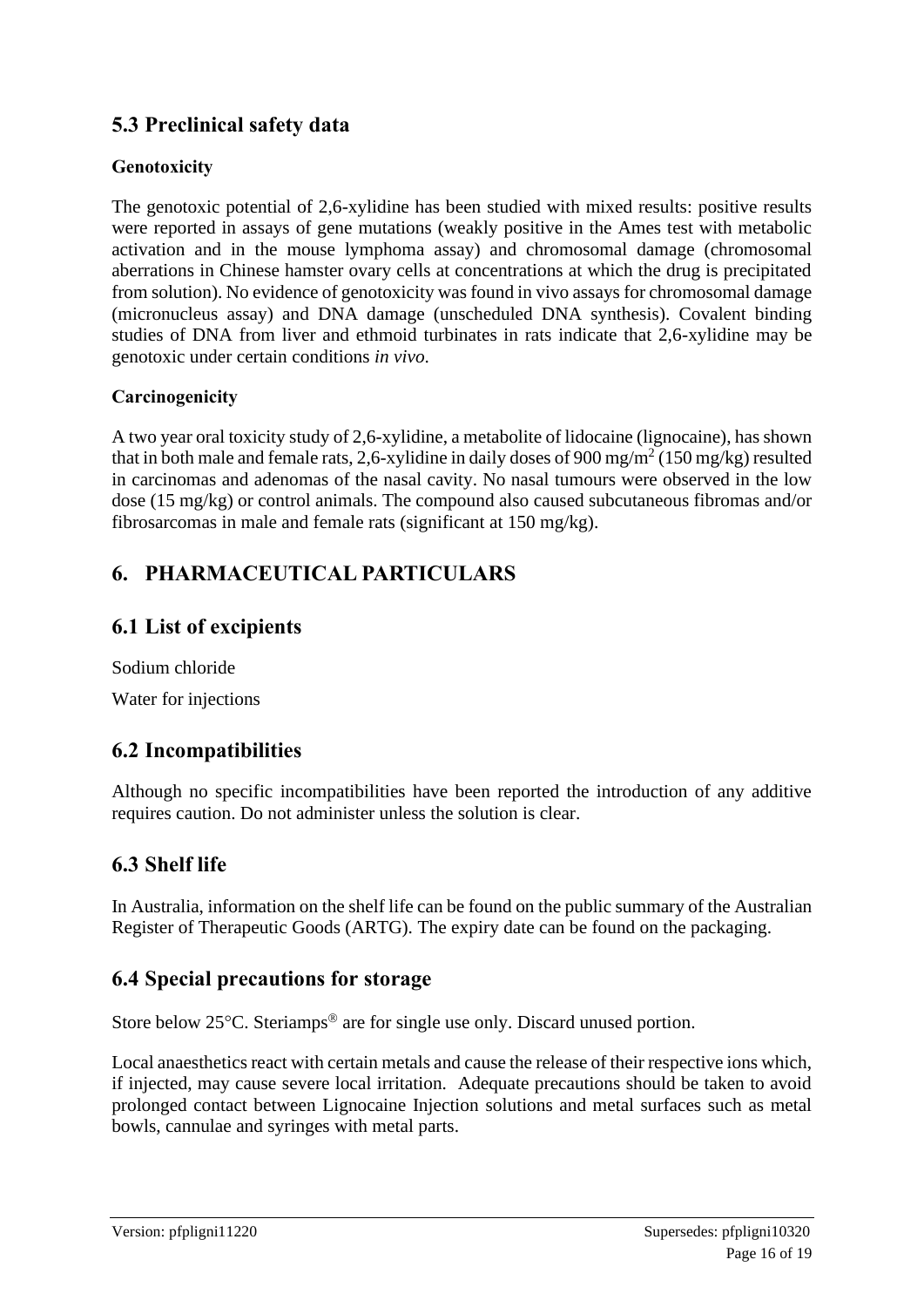# **6.5 Nature and contents of container**

Lignocaine Injection is available in LDPE ampoules with the presentations below:

1% 50 mg in 5 mL (sterile) Steriluer<sup>®</sup> (5s)

1% 50 mg in 5 mL (sterile) Steriluer<sup>®</sup>  $(10s)$ 

1% 50 mg in 5 mL (sterile) Steriamp<sup>®</sup> or Steriluer<sup>®</sup> (50s)

1% 200 mg in 20 mL (sterile) Steriamp<sup>®</sup> (30s)

2% 100 mg in 5 mL (sterile) Steriamp® or Steriluer® (50s)

2% 100 mg in 5 mL (sterile) Steriamp<sup>®</sup> or Steriluer<sup>®</sup> (5s – Australia only)

2% 400 mg in 20 mL (sterile) Steriamp<sup>®</sup> (30s).

# **6.6 Special precautions for disposal**

In Australia, any unused medicine or waste material should be disposed of by taking to your local pharmacy.

# **6.7 Physicochemical properties**

#### **Chemical structure**



Chemical name: 2-diethylamino-2',6'-dimethylacetanilide hydrochloride monohydrate

Molecular formula:  $C_{14}H_{22}N_2O$  HCl  $H_2O$ 

Molecular weight: 288.8

### **CAS number**

6108-05-0

# **7. MEDICINE SCHEDULE (POISONS STANDARD)**

S4 – Prescription Only Medicine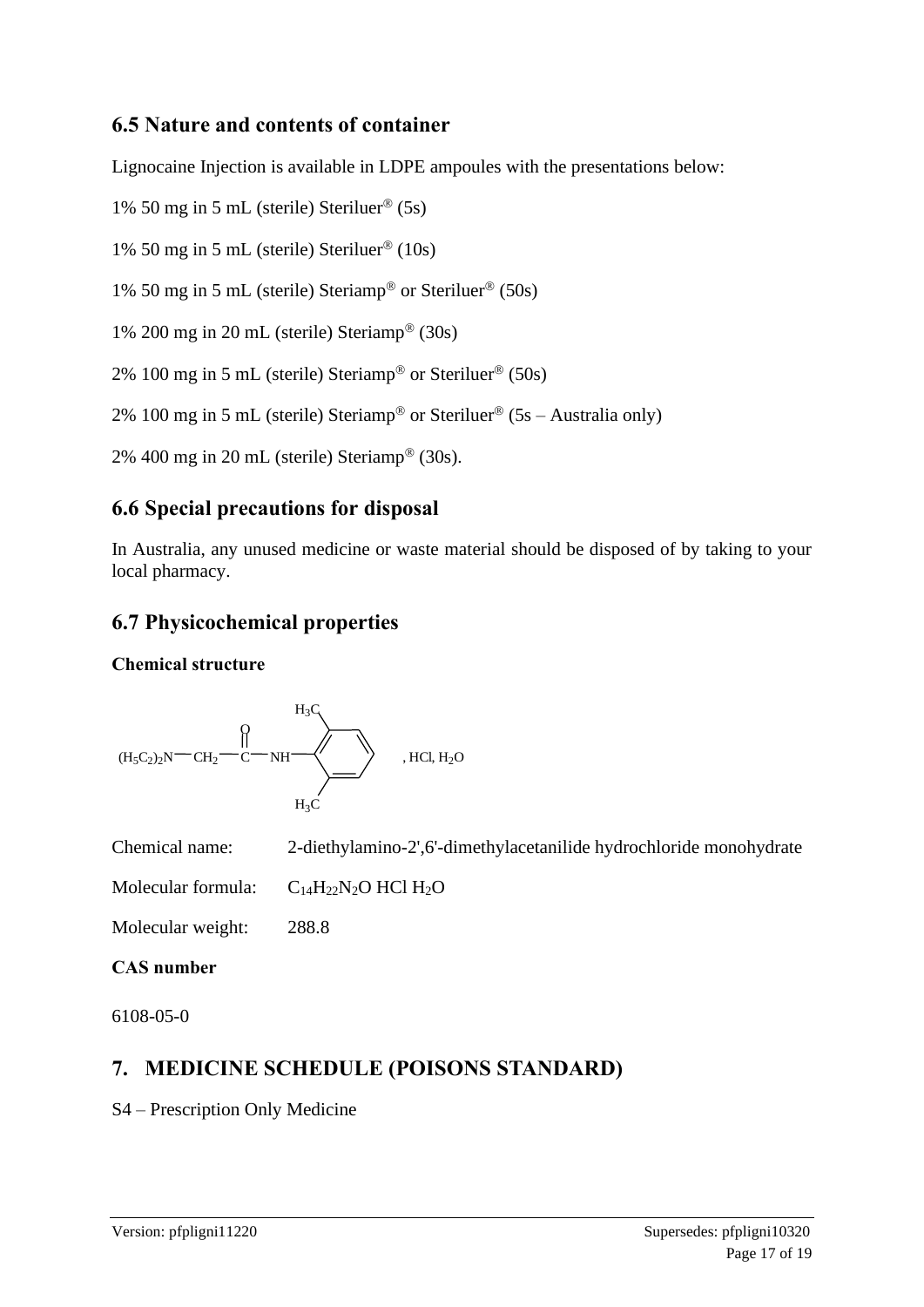# **8. SPONSOR**

Pfizer Australia Pty Ltd. Level 17, 151 Clarence Street Sydney NSW 2000 Toll Free Number: 1800 675 229 [www.pfizer.com.au](http://www.pfizer.com.au/)

# **9. DATE OF FIRST APPROVAL**

22 June 1994

# **10. DATE OF REVISION**

17 December 2020

#### **Summary Table of Changes**

| <b>Section changed</b>          | <b>Summary of new information</b>                                                                                                                                       |  |
|---------------------------------|-------------------------------------------------------------------------------------------------------------------------------------------------------------------------|--|
| 4.2, 4.4, 4.5, 4.8,<br>4.9, 6.5 | Minor editorial update – correction to text/punctuation, include cross-<br>referencing. Amend to include AAN.                                                           |  |
| 4.3                             | Include allergy and any excipients.                                                                                                                                     |  |
|                                 | Include comment on hypersensitivity detection.                                                                                                                          |  |
|                                 | Amend text relating to inflammation/sepsis.                                                                                                                             |  |
| 4.4                             | Expanded text relating to resulting toxic effects, elevated blood levels<br>and acutely ill patients.                                                                   |  |
|                                 | Warning included for patients with hepatic and/or renal impairment.                                                                                                     |  |
|                                 | Include precaution for porphyric patients.                                                                                                                              |  |
|                                 | Include warning regarding unapproved use for intra-articular<br>continuous infusions, for which chondrolysis has been reported.                                         |  |
|                                 | Precautions relating to cardiovascular effects included.                                                                                                                |  |
|                                 | Warning for patients treated with class III antiarrhythmic drugs<br>included.                                                                                           |  |
| 4.5                             | Amend text to include patients receiving other local anaesthetics or<br>agents related to amide-type local anaesthetics.                                                |  |
|                                 | Include precaution for patients using class III antiarrhythmic drugs.                                                                                                   |  |
| 4.6                             | Include warning for fetal tachycardia following paracervical block.                                                                                                     |  |
| 4.8                             | Include adverse effects: hyperacusis, circumoral paraesthesia,<br>numbness of the tongue, cardiac arrhythmias, hypertension, peripheral<br>nerve injury, arachnoiditis. |  |